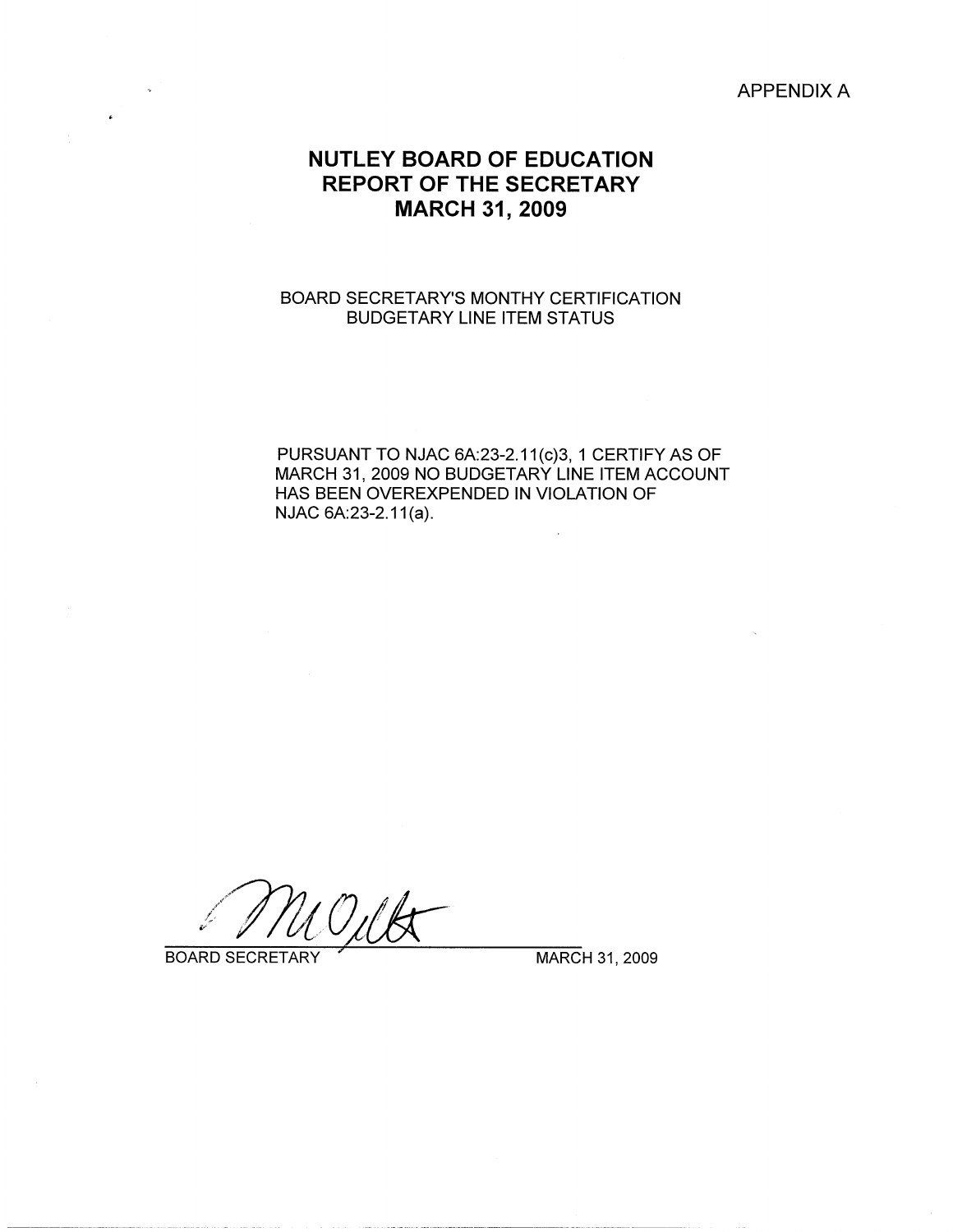$\int$ 

**Starting date 7/1/2008 Ending date 3/31/2009 Fund: 10 GENERAL CURRENT EXPENSE** 

#### **Assets and Resources**

| Assets:    |                                                                |                   |                 |
|------------|----------------------------------------------------------------|-------------------|-----------------|
| 101        | Cash in bank                                                   |                   | \$44,411.14     |
|            | 102 - 106 Cash Equivalents                                     |                   | \$3,900.00      |
| 111        | Investments                                                    |                   | \$0.00          |
| 116        | Capital Reserve Account                                        |                   | \$125,705.30    |
| 117        | Maintenance Reserve Account                                    |                   | \$0.00          |
| 121        | Tax levy Receivable                                            |                   | \$0.00          |
|            | Accounts Receivable:                                           |                   |                 |
| 132        | Interfund                                                      | \$4,201.45        |                 |
| 141        | Intergovernmental - State                                      | \$376,080.00      |                 |
| 142        | Intergovernmental - Federal                                    | \$0.00            |                 |
| 143        | Intergovernmental - Other                                      | \$0.00            |                 |
| 153, 154   | Other (net of estimated uncollectable of \$                    | (\$780.79)        | \$379,500.66    |
|            |                                                                |                   |                 |
|            | Loans Receivable:                                              | \$0.00            |                 |
| 131        | Interfund                                                      |                   |                 |
| 151, 152   | Other (Net of estimated uncollectable of \$                    | \$0.00            | \$0.00          |
|            | <b>Other Current Assets</b>                                    |                   | \$0.00          |
|            | <b>Resources:</b>                                              |                   |                 |
| 301        | <b>Estimated revenues</b>                                      | \$51,929,453.00   |                 |
| 302        | Less revenues                                                  | (\$37,193,179.42) | \$14,736,273.58 |
|            | <b>Total assets and resources</b>                              |                   | \$15,289,790.68 |
|            | <b>Liabilities and fund equity</b>                             |                   |                 |
|            | Liabilities:                                                   |                   |                 |
|            |                                                                |                   |                 |
|            |                                                                |                   | \$0.00          |
| 411<br>421 | Intergovernmental accounts payable - state<br>Accounts payable |                   | (\$75.99)       |
| 431        | Contracts payable                                              |                   | \$0.00          |
| 451        | Loans payable                                                  |                   | \$0.00          |
| 481        | Deferred revenues                                              |                   | \$0.00          |
|            | Other current liabilities                                      |                   | \$61,495.94     |
|            |                                                                |                   |                 |

**Total liabilities** \$61,419.95

------·-·- --------·--------------~- ----------

 $\bar{1}$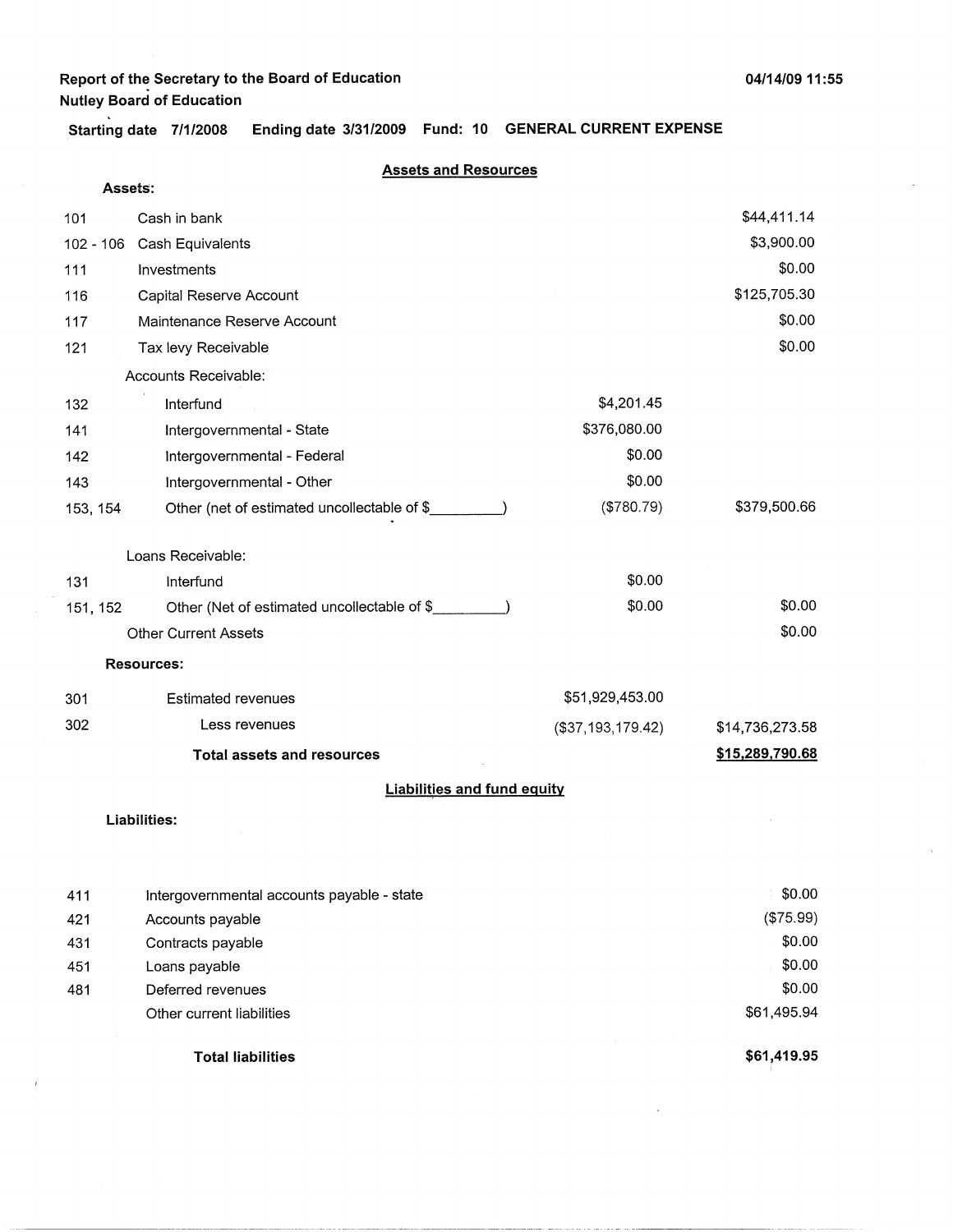**Starting date 7/1/2008 Ending date 3/31/2009 Fund: 10 GENERAL CURRENT EXPENSE** 

#### **Fund Balance:**

Appropriated:

| 753,754     |                       | Reserve for encumbrances                        |                                                        |                                    | \$14,066,254.86                  |                            |
|-------------|-----------------------|-------------------------------------------------|--------------------------------------------------------|------------------------------------|----------------------------------|----------------------------|
| 761         |                       | Capital reserve account - July                  |                                                        |                                    | \$725,718.34                     |                            |
| 604         |                       | Add: Increase in capital reserve                |                                                        |                                    | \$0.00                           |                            |
| 307         |                       |                                                 | Less: Budgeted w/d from capital reserve eligible costs |                                    | \$0.00                           |                            |
| 309         |                       |                                                 | Less: Budgeted w/d from capital reserve excess costs   |                                    | \$0.00                           | \$725,718.34               |
| 764         |                       | Maintenance reserve account - July              |                                                        |                                    | \$0.00                           |                            |
| 606         |                       | Add: Increase in maintenance reserve            |                                                        |                                    | \$0.00                           |                            |
| 310         |                       |                                                 | Less: Budgeted w/d from maintenance reserve            |                                    | \$0.00                           | \$0.00                     |
| 762         |                       | Adult education programs                        |                                                        |                                    | \$0.00                           |                            |
| 751,752,76x |                       | Other reserves                                  |                                                        |                                    | \$605,252.70                     |                            |
| 601         |                       | Appropriations                                  |                                                        | \$53,703,687.59                    |                                  |                            |
| 602         |                       | Less: Expenditures                              | (\$37,948,819.70)                                      |                                    |                                  |                            |
|             |                       | Encumbrances                                    | (\$14,066,254.85)                                      | (\$52,015,074.55)                  | \$1,688,613.04                   |                            |
|             |                       | Total appropriated                              |                                                        |                                    | \$17,085,838.94                  |                            |
|             | Unappropriated:       |                                                 |                                                        |                                    |                                  |                            |
| 770         |                       | Fund balance, July 1                            |                                                        |                                    | (\$706,098.06)                   |                            |
| 303         |                       | Budgeted fund balance                           |                                                        |                                    | (\$1,151,370.15)                 |                            |
|             |                       | Total fund balance                              |                                                        |                                    |                                  | \$15,228,370.73            |
|             |                       | Total liabilities and fund equity               |                                                        |                                    |                                  | \$15,289,790.68            |
|             |                       | <b>Recapitulation of Budgeted Fund Balance:</b> |                                                        |                                    |                                  |                            |
|             | Appropriations        |                                                 |                                                        | <b>Budgeted</b><br>\$53,703,687.59 | <b>Actual</b><br>\$52,015,074.55 | Variance<br>\$1,688,613.04 |
| Revenues    |                       |                                                 |                                                        | (\$51,929,453.00)                  | (\$37,193,179.42)                | (\$14,736,273.58)          |
| Subtotal    |                       |                                                 |                                                        | \$1,774,234.59                     | \$14,821,895.13                  | (\$13,047,660.54)          |
|             |                       | Change in capital reserve account:              |                                                        |                                    |                                  |                            |
|             |                       | Plus - Increase in reserve                      |                                                        | \$0.00                             | $($ \$600,013.04)                | \$600,013.04               |
|             |                       | Less - Withdrawal from reserve                  |                                                        | \$0.00                             | \$0.00                           |                            |
| Subtotal    |                       |                                                 |                                                        | \$1,774,234.59                     | \$14,221,882.09                  | (\$12,447,647.50)          |
|             |                       | Less: Adjustment for prior year                 |                                                        | (\$622, 864.44)                    | (\$622, 864.44)                  |                            |
|             | Budgeted fund balance |                                                 |                                                        | \$1,151,370.15                     | \$13,599,017.65                  | (\$12,447,647.50)          |

l:

Prepared and submitted by :

Board Secretary

Date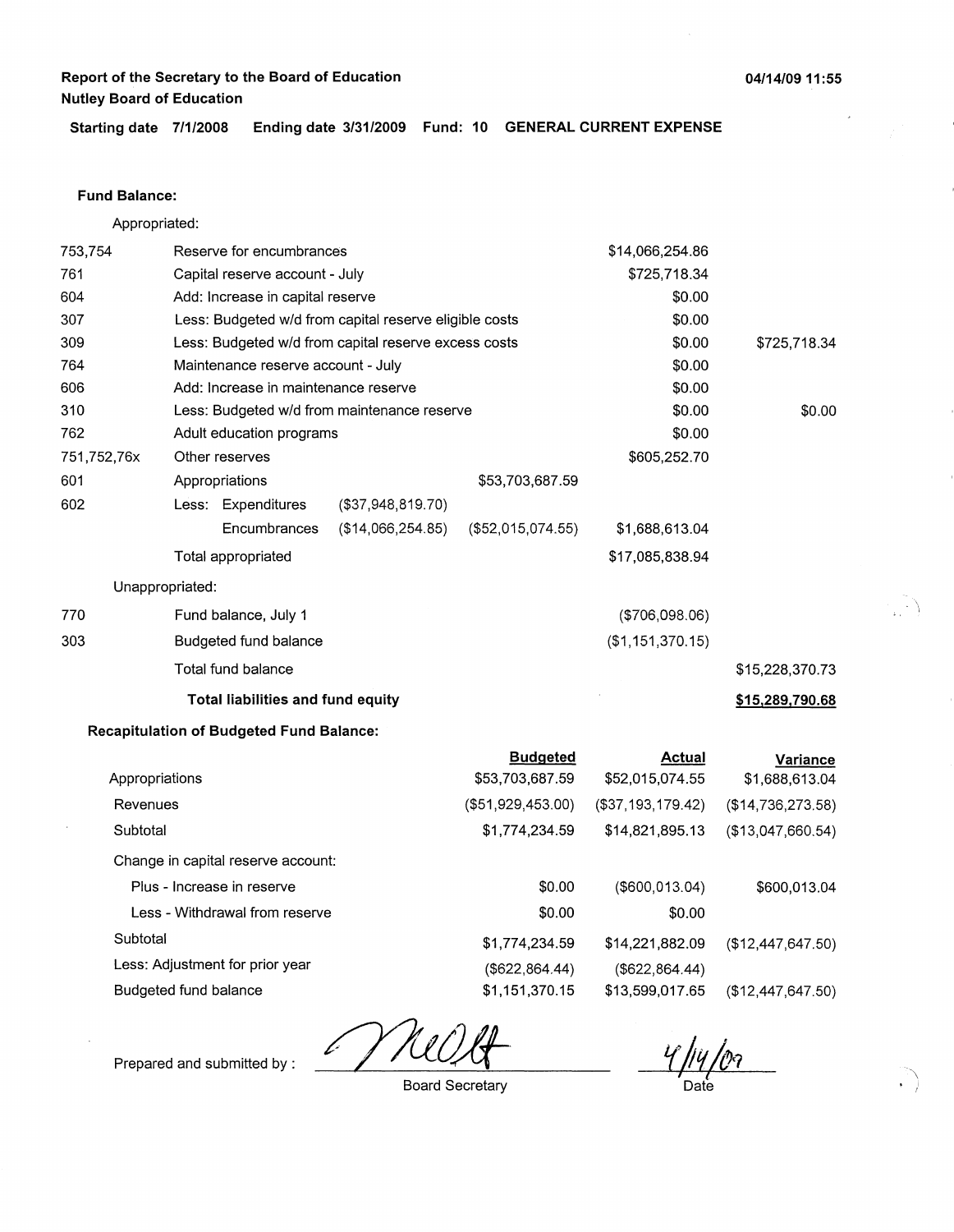**Starting date 7/1/2008 Ending date 3/31/2009 Fund: 20 SPECIAL REVENUE FUNDS** 

#### **Assets and Resources**

|          | Assets:                                     |                |                |
|----------|---------------------------------------------|----------------|----------------|
| 101      | Cash in bank                                |                | (\$520,736.42) |
|          | 102 - 106 Cash Equivalents                  |                | \$0.00         |
| 111      | Investments                                 |                | \$0.00         |
| 116      | Capital Reserve Account                     |                | \$0.00         |
| 117      | Maintenance Reserve Account                 |                | \$0.00         |
| 121      | Tax levy Receivable                         |                | \$0.00         |
|          | Accounts Receivable:                        |                |                |
| 132      | Interfund                                   | \$0.00         |                |
| 141      | Intergovernmental - State                   | \$547,971.82   |                |
| 142      | Intergovernmental - Federal                 | \$2,463.96     |                |
| 143      | Intergovernmental - Other                   | \$0.00         |                |
| 153, 154 | Other (net of estimated uncollectable of \$ | \$0.00         | \$550,435.78   |
|          | Loans Receivable:                           |                |                |
| 131      | Interfund                                   | \$0.00         |                |
| 151, 152 | Other (Net of estimated uncollectable of \$ | \$0.00         | \$0.00         |
|          | <b>Other Current Assets</b>                 |                | \$0.00         |
|          | <b>Resources:</b>                           |                |                |
| 301      | <b>Estimated revenues</b>                   | \$1,615,595.00 |                |
| 302      | Less revenues                               | (\$417,192.00) | \$1,198,403.00 |
|          | <b>Total assets and resources</b>           |                | \$1,228,102.36 |
|          | <b>Liabilities and fund equity</b>          |                |                |
|          | Liabilities:                                |                |                |
| 101      | Cash in bank                                |                | (\$520,736.42) |
| 411      | Intergovernmental accounts payable - state  |                | \$3,603.70     |
| 421      | Accounts payable                            |                | \$0.00         |
| 431      | Contracts payable                           |                | \$0.00         |
| 451      | Loans payable                               |                | \$0.00         |
| 481      | Deferred revenues                           |                | \$850,544.80   |
|          | Other current liabilities                   |                | \$415.84       |
|          | <b>Total liabilities</b>                    |                | \$854,564.34   |
|          |                                             |                |                |

 $\hat{\rho}$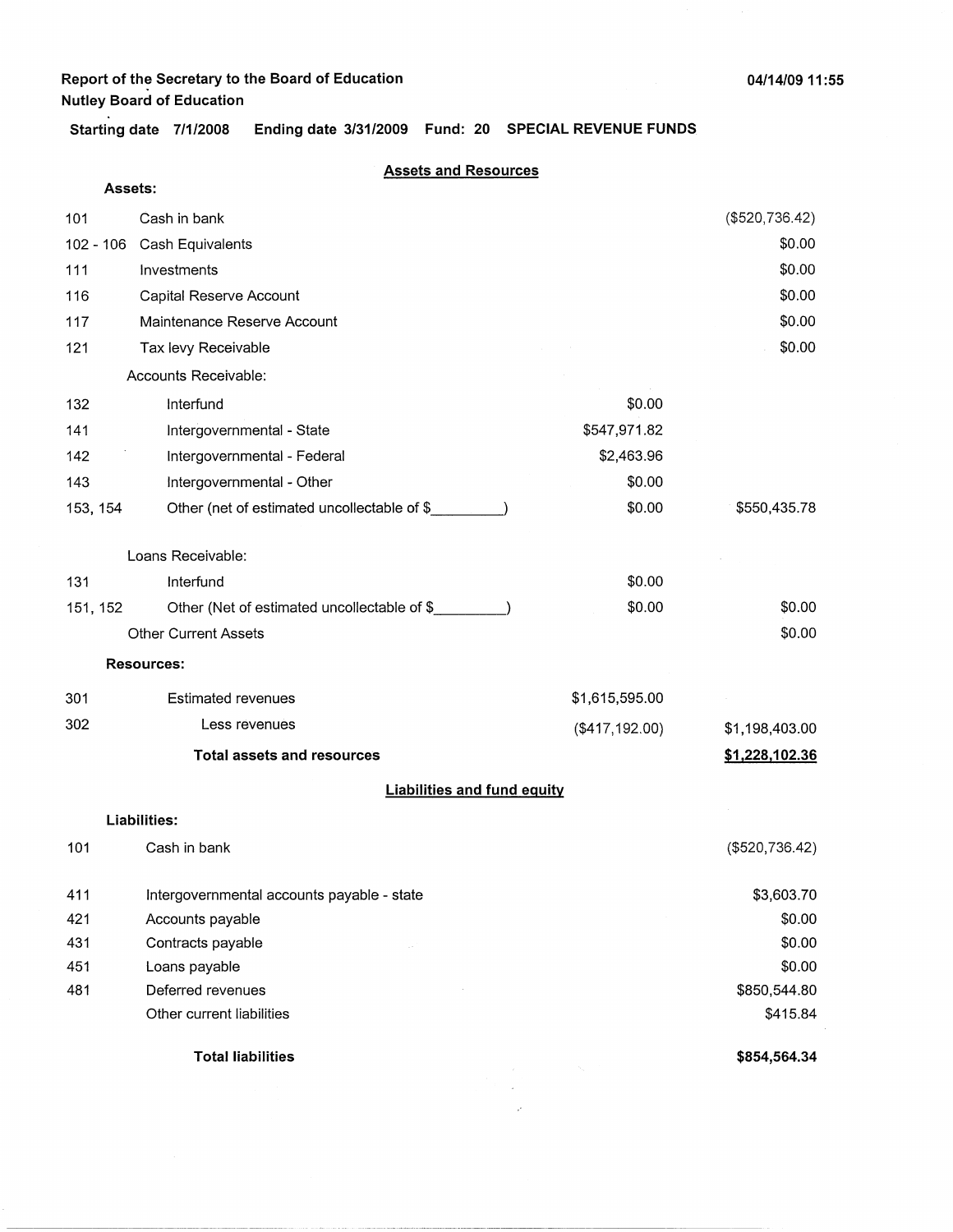**Starting date 7/1/2008 Ending date 3/31/2009 Fund: 20 SPECIAL REVENUE FUNDS** 

#### **Fund Balance:**

Appropriated:

| 753,754        | Reserve for encumbrances                        |                                                        |                  | \$182,438.83    |                  |
|----------------|-------------------------------------------------|--------------------------------------------------------|------------------|-----------------|------------------|
| 761            |                                                 | Capital reserve account - July                         |                  |                 |                  |
| 604            | Add: Increase in capital reserve                |                                                        |                  | \$0.00          |                  |
| 307            |                                                 | Less: Budgeted w/d from capital reserve eligible costs |                  | \$0.00          |                  |
| 309            |                                                 | Less: Budgeted w/d from capital reserve excess costs   |                  | \$0.00          | \$0.00           |
| 764            | Maintenance reserve account - July              |                                                        |                  | \$0.00          |                  |
| 606            | Add: Increase in maintenance reserve            |                                                        |                  | \$0.00          |                  |
| 310            |                                                 | Less: Budgeted w/d from maintenance reserve            |                  | \$0.00          | \$0.00           |
| 762            | Adult education programs                        |                                                        |                  | \$0.00          |                  |
| 751,752,76x    | Other reserves                                  |                                                        |                  | \$0.00          |                  |
| 601            | Appropriations                                  |                                                        | \$1,855,161.80   |                 |                  |
| 602            | Less: Expenditures                              | (\$1,002,301.61)                                       |                  |                 |                  |
|                | Encumbrances                                    | (\$182,438.83)                                         | (\$1,184,740.44) | \$670,421.36    |                  |
|                | Total appropriated                              |                                                        |                  | \$852,860.19    |                  |
|                | Unappropriated:                                 |                                                        |                  |                 |                  |
| 770            | Fund balance, July 1                            |                                                        |                  | (\$304,337.04)  |                  |
| 303            | Budgeted fund balance                           |                                                        |                  | (\$174,985.13)  |                  |
|                | Total fund balance                              |                                                        |                  |                 | \$373,538.02     |
|                | Total liabilities and fund equity               |                                                        |                  |                 | \$1,228,102.36   |
|                | <b>Recapitulation of Budgeted Fund Balance:</b> |                                                        |                  |                 |                  |
|                |                                                 |                                                        | <b>Budgeted</b>  | <b>Actual</b>   | Variance         |
| Appropriations |                                                 |                                                        | \$1,855,161.80   | \$1,184,740.44  | \$670,421.36     |
| Revenues       |                                                 |                                                        | (\$1,615,595.00) | (\$417,192.00)  | (\$1,198,403.00) |
| Subtotal       |                                                 |                                                        | \$239,566.80     | \$767,548.44    | (\$527,981.64)   |
|                | Change in capital reserve account:              |                                                        |                  |                 |                  |
|                | Plus - Increase in reserve                      |                                                        | \$0.00           | \$0.00          | \$0.00           |
|                | Less - Withdrawal from reserve                  |                                                        | \$0.00           | \$0.00          |                  |
| Subtotal       |                                                 |                                                        | \$239,566.80     | \$767,548.44    | (\$527,981.64)   |
|                | Less: Adjustment for prior year                 |                                                        | (\$64,581.67)    | ( \$64, 581.67) |                  |

Budgeted fund balance

(\$527,981.64)

Prepared and submitted by :

Board Secretary

\$174,985.13

**D**ate

\$702,966.77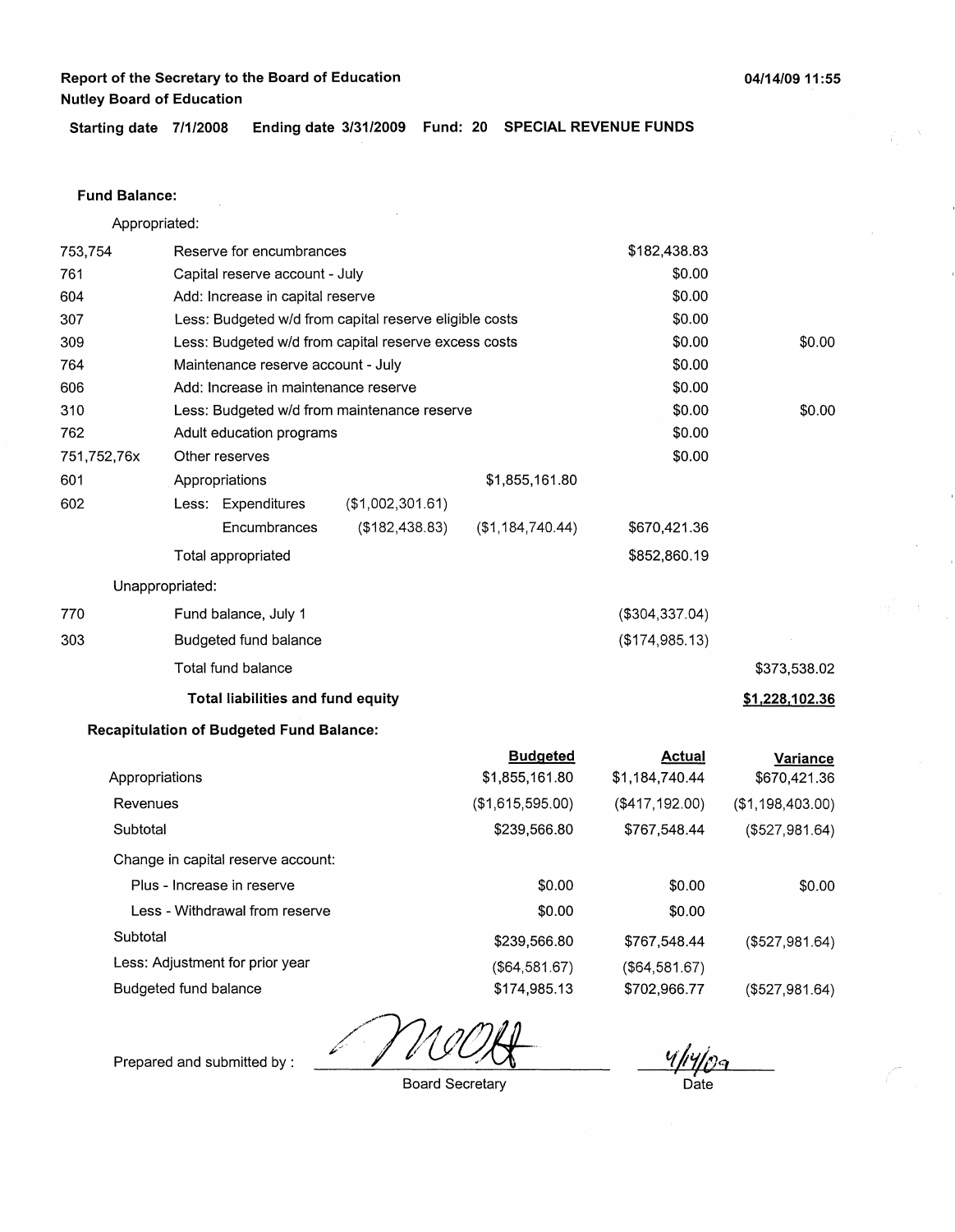**Assets:** 

**Starting date 7/1/2008 Ending date 3/31/2009 Fund: 30 CAPITAL PROJECTS FUNDS** 

#### **Assets and Resources**

| 101                 | Cash in bank                                |                  | \$26,924,422.13  |
|---------------------|---------------------------------------------|------------------|------------------|
| $102 - 106$         | Cash Equivalents                            |                  | \$0.00           |
| 111                 | Investments                                 |                  | \$0.00           |
| 116                 | Capital Reserve Account                     |                  | \$0.00           |
| 117                 | Maintenance Reserve Account                 |                  | \$0.00           |
| 121                 | Tax levy Receivable                         |                  | \$0.00           |
|                     | Accounts Receivable:                        |                  |                  |
| 132                 | Interfund                                   | \$22,659.00      |                  |
| 141                 | Intergovernmental - State                   | \$1,885,104.04   |                  |
| 142                 | Intergovernmental - Federal                 | \$0.00           |                  |
| 143                 | Intergovernmental - Other                   | \$40,000.00      |                  |
| 153, 154            | Other (net of estimated uncollectable of \$ | \$0.00           | \$1,947,763.04   |
|                     | Loans Receivable:                           |                  |                  |
| 131                 | Interfund                                   | \$0.00           |                  |
| 151, 152            | Other (Net of estimated uncollectable of \$ | \$0.00           | \$0.00           |
|                     | <b>Other Current Assets</b>                 |                  | \$0.00           |
|                     | <b>Resources:</b>                           |                  |                  |
| 301                 | <b>Estimated revenues</b>                   | \$0.00           |                  |
| 302                 | Less revenues                               | (\$1,717,206.32) | (\$1,717,206.32) |
|                     | <b>Total assets and resources</b>           |                  | \$27,154,978.85  |
|                     | <b>Liabilities and fund equity</b>          |                  |                  |
| $1.5 - 1.515 + 1.5$ |                                             |                  |                  |

#### **Liabilities:**

| 411 | Intergovernmental accounts payable - state | \$0.00         |
|-----|--------------------------------------------|----------------|
| 421 | Accounts payable                           | \$304,534.00   |
| 431 | Contracts payable                          | \$0.00         |
| 451 | Loans payable                              | \$0.00         |
| 481 | Deferred revenues                          | \$1,181,405.00 |
|     | Other current liabilities                  | \$793,481.48   |
|     | $\mathbb{M}\subset\mathbb{R}^{n\times n}$  |                |
|     | <b>Total liabilities</b>                   | \$2,279,420.48 |

 $\label{eq:3.1} \begin{array}{lllllllllllllllllll} \hline \textbf{a} & \textbf{a} & \textbf{a} & \textbf{a} & \textbf{a} & \textbf{a} & \textbf{a} & \textbf{a} & \textbf{a} & \textbf{a} & \textbf{a} & \textbf{a} & \textbf{a} & \textbf{a} & \textbf{a} & \textbf{a} \end{array}$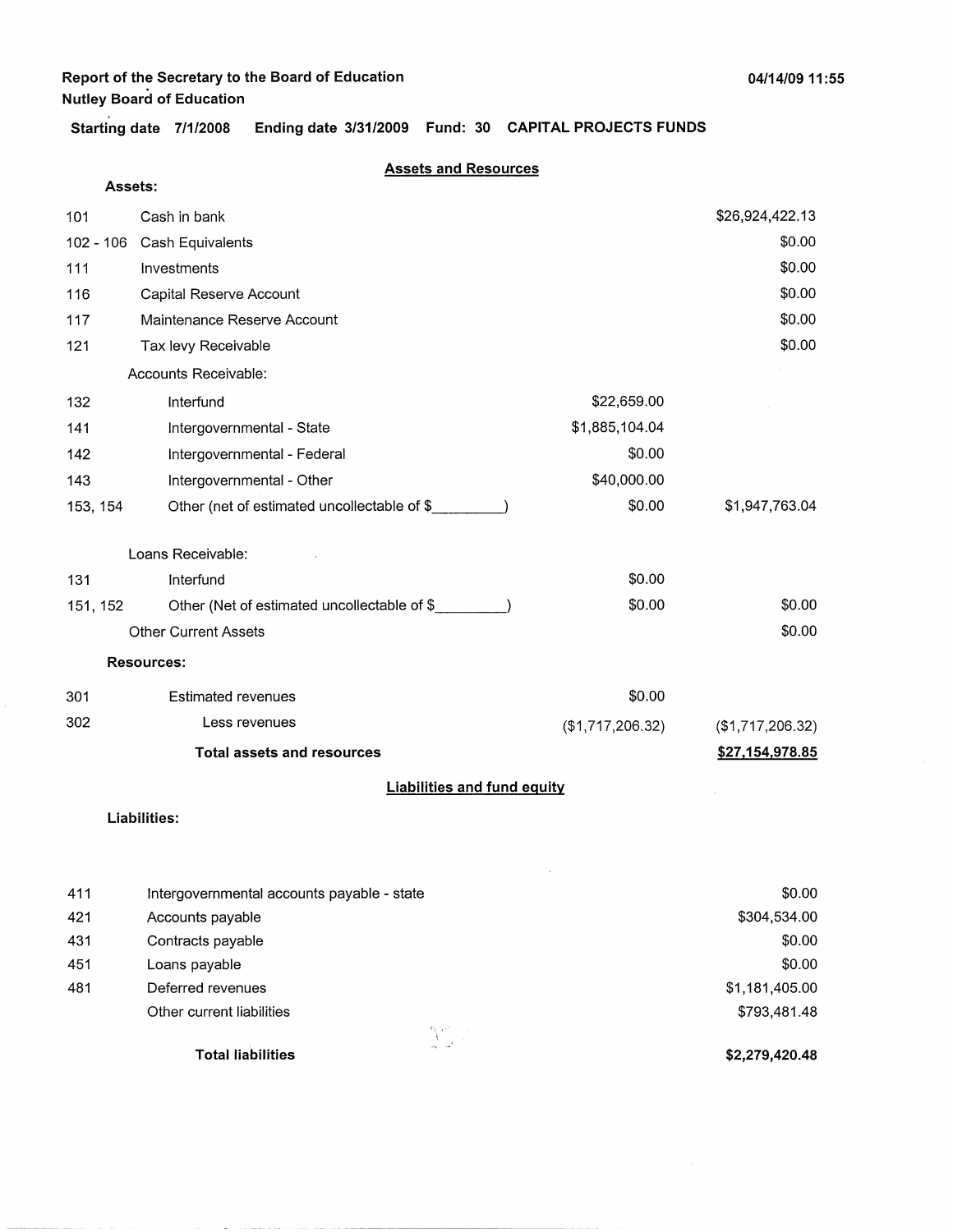#### **Fund Balance:**

Appropriated:

| 753,754     |                       | Reserve for encumbrances                        |                                                        |                   | \$4,690,633.43      |                 |
|-------------|-----------------------|-------------------------------------------------|--------------------------------------------------------|-------------------|---------------------|-----------------|
| 761         |                       | Capital reserve account - July                  |                                                        |                   | \$0.00              |                 |
| 604         |                       | Add: Increase in capital reserve                |                                                        |                   | \$0.00              |                 |
| 307         |                       |                                                 | Less: Budgeted w/d from capital reserve eligible costs |                   | \$0.00              |                 |
| 309         |                       |                                                 | Less: Budgeted w/d from capital reserve excess costs   |                   | \$0.00              | \$0.00          |
| 764         |                       | Maintenance reserve account - July              |                                                        |                   | \$0.00              |                 |
| 606         |                       | Add: Increase in maintenance reserve            |                                                        |                   | \$0.00              |                 |
| 310         |                       |                                                 | Less: Budgeted w/d from maintenance reserve            |                   | \$0.00              | \$0.00          |
| 762         |                       | Adult education programs                        |                                                        |                   | \$0.00              |                 |
| 751,752,76x |                       | Other reserves                                  |                                                        |                   | \$0.00              |                 |
| 601         |                       | Appropriations                                  |                                                        | \$32,350,373.49   |                     |                 |
| 602         |                       | Less: Expenditures                              | (\$6,241,018.95)                                       |                   |                     |                 |
|             |                       | Encumbrances                                    | (\$4,014,376.43)                                       | (\$10,255,395.38) | \$22,094,978.11     |                 |
|             |                       | Total appropriated                              |                                                        |                   | \$26,785,611.54     |                 |
|             | Unappropriated:       |                                                 |                                                        |                   |                     |                 |
| 770         |                       | Fund balance, July 1                            |                                                        |                   | \$20,383,445.97     |                 |
| 303         |                       | Budgeted fund balance                           |                                                        |                   | (\$22, 293, 499.14) |                 |
|             |                       | Total fund balance                              |                                                        |                   |                     | \$24,875,558.37 |
|             |                       | Total liabilities and fund equity               |                                                        |                   |                     | \$27,154,978.85 |
|             |                       | <b>Recapitulation of Budgeted Fund Balance:</b> |                                                        |                   |                     |                 |
|             |                       |                                                 |                                                        | <b>Budgeted</b>   | <b>Actual</b>       | Variance        |
|             | Appropriations        |                                                 |                                                        | \$32,350,373.49   | \$10,255,395.38     | \$22,094,978.11 |
|             | Revenues              |                                                 |                                                        | \$0.00            | (\$1,717,206.32)    | \$1,717,206.32  |
| Subtotal    |                       |                                                 |                                                        | \$32,350,373.49   | \$8,538,189.06      | \$23,812,184.43 |
|             |                       | Change in capital reserve account:              |                                                        |                   |                     |                 |
|             |                       | Plus - Increase in reserve                      |                                                        | \$0.00            | \$0.00              | \$0.00          |
|             |                       | Less - Withdrawal from reserve                  |                                                        | \$0.00            | \$0.00              |                 |
| Subtotal    |                       |                                                 |                                                        | \$32,350,373.49   | \$8,538,189.06      | \$23,812,184.43 |
|             |                       | Less: Adjustment for prior year                 |                                                        | (\$10,056,874.35) | (\$10,056,874.35)   |                 |
|             | Budgeted fund balance |                                                 |                                                        | \$22,293,499.14   | (\$1,518,685.29)    | \$23,812,184.43 |

 $\frac{21}{1100}$ 

Prepared and submitted by :

Date

**04/14/09 11** : **55** 

Board Secretary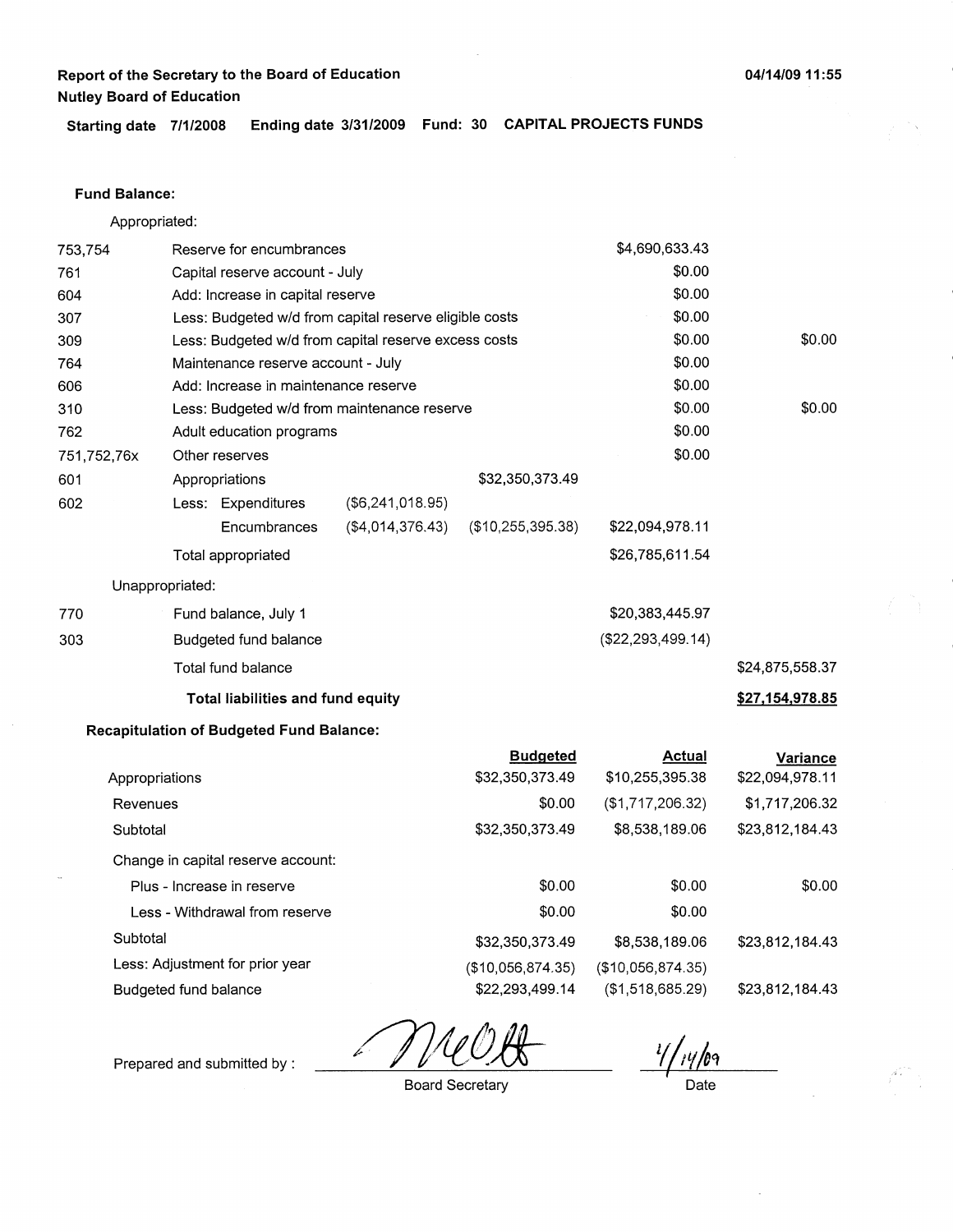والمتحدث ومصامح

**Starting date 7/1/2008 Ending date 3/31/2009 Fund: 40 DEBT SERVICE FUNDS** 

#### **Assets and Resources**

| Assets:  |                                             |                  |               |
|----------|---------------------------------------------|------------------|---------------|
| 101      | Cash in bank                                |                  | (\$21,746.13) |
|          | 102 - 106 Cash Equivalents                  |                  | \$0.00        |
| 111      | Investments                                 |                  | \$0.00        |
| 116      | Capital Reserve Account                     |                  | \$0.00        |
| 117      | Maintenance Reserve Account                 |                  | \$0.00        |
| 121      | Tax levy Receivable                         |                  | \$0.00        |
|          | Accounts Receivable:                        |                  |               |
| 132      | Interfund                                   | \$21,747.60      |               |
| 141      | Intergovernmental - State                   | \$0.00           |               |
| 142      | Intergovernmental - Federal                 | \$0.00           |               |
| 143      | Intergovernmental - Other                   | \$0.00           |               |
| 153, 154 | Other (net of estimated uncollectable of \$ | \$0.00           | \$21,747.60   |
|          | Loans Receivable:                           |                  |               |
| 131      | Interfund                                   | \$0.00           |               |
| 151, 152 | Other (Net of estimated uncollectable of \$ | \$0.00           | \$0.00        |
|          | <b>Other Current Assets</b>                 |                  | \$0.00        |
|          | <b>Resources:</b>                           |                  |               |
| 301      | <b>Estimated revenues</b>                   | \$4,580,862.00   |               |
| 302      | Less revenues                               | (\$4,580,862.00) | \$0.00        |
|          | <b>Total assets and resources</b>           |                  | \$1.47        |
|          | <b>Liabilities and fund equity</b>          |                  |               |
|          | <b>Liabilities:</b>                         |                  |               |
| 101      | Cash in bank                                |                  | (\$21,746.13) |
| 411      | Intergovernmental accounts payable - state  |                  | \$0.00        |
| 421      | Accounts payable                            |                  | \$0.00        |
| 431      | Contracts payable                           |                  | \$0.00        |
| 451      | Loans payable                               |                  | \$0.00        |
| 481      | Deferred revenues                           |                  | \$0.00        |
|          | Other current liabilities                   |                  | \$0.00        |
|          | <b>Total liabilities</b>                    |                  | \$0.00        |
|          |                                             |                  |               |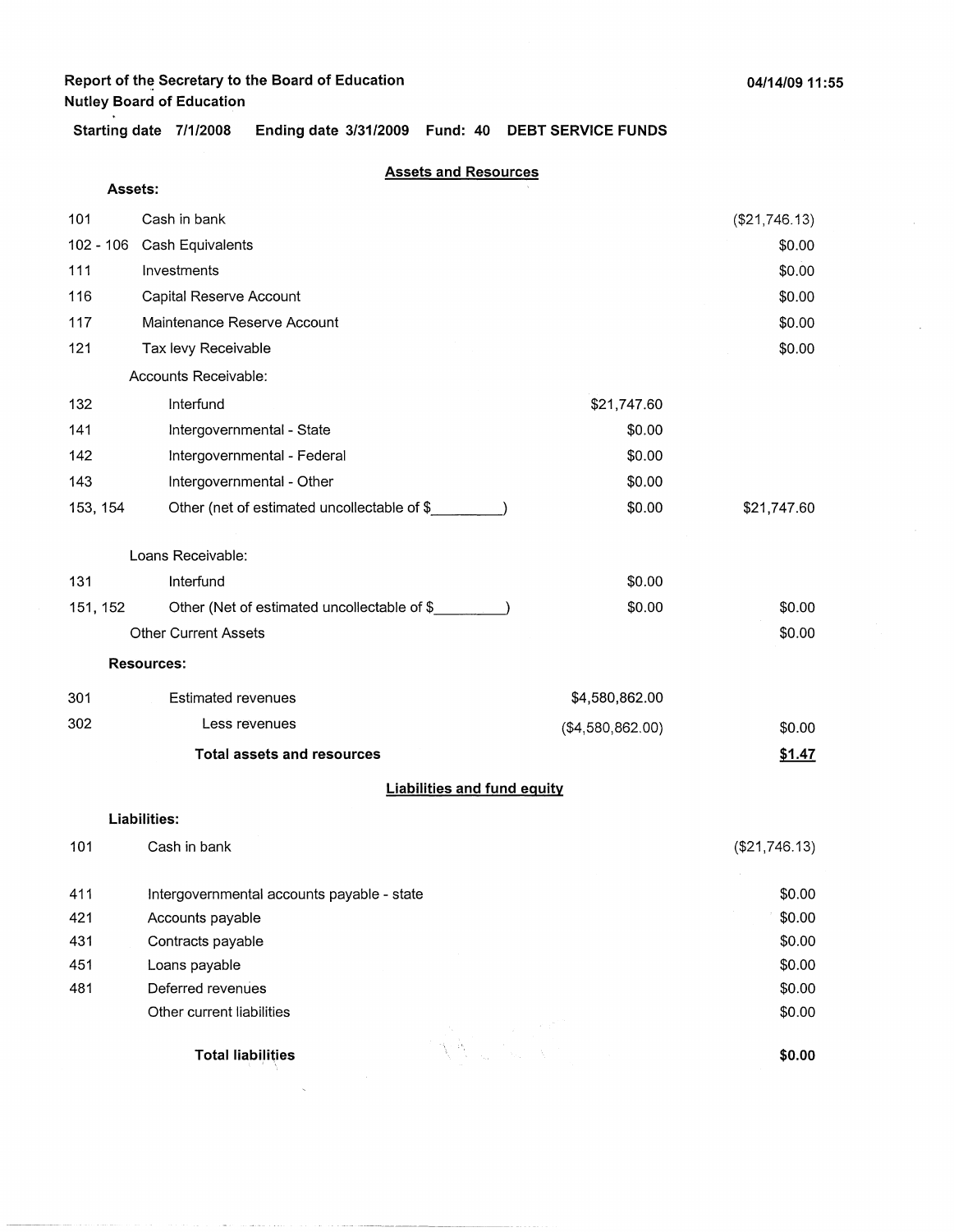**Starting date 7/1/2008 Ending date 3/31/2009 Fund: 40 DEBT SERVICE FUNDS** 

#### **Fund Balance:**

Appropriated:

| 753,754     | Reserve for encumbrances             |                                                        |                   | \$0.00   |        |
|-------------|--------------------------------------|--------------------------------------------------------|-------------------|----------|--------|
| 761         | Capital reserve account - July       |                                                        |                   | \$0.00   |        |
| 604         | Add: Increase in capital reserve     |                                                        |                   | \$0.00   |        |
| 307         |                                      | Less: Budgeted w/d from capital reserve eligible costs |                   | \$0.00   |        |
| 309         |                                      | Less: Budgeted w/d from capital reserve excess costs   |                   | \$0.00   | \$0.00 |
| 764         | Maintenance reserve account - July   |                                                        |                   | \$0.00   |        |
| 606         | Add: Increase in maintenance reserve |                                                        |                   | \$0.00   |        |
| 310         |                                      | Less: Budgeted w/d from maintenance reserve            |                   | \$0.00   | \$0.00 |
| 762         | Adult education programs             |                                                        |                   | \$0.00   |        |
| 751,752,76x | Other reserves                       |                                                        |                   | \$0.00   |        |
| 601         | Appropriations                       |                                                        | \$4,580,862.25    |          |        |
| 602         | Less: Expenditures                   | (\$4,580,862.25)                                       |                   |          |        |
|             | Encumbrances                         | \$0.00                                                 | ( \$4,580,862.25) | \$0.00   |        |
|             | Total appropriated                   |                                                        |                   | \$0.00   |        |
|             | Unappropriated:                      |                                                        |                   |          |        |
| 770         | Fund balance, July 1                 |                                                        |                   | \$1.22   |        |
| 303         | Budgeted fund balance                |                                                        |                   | (\$0.25) |        |
|             | Total fund balance                   |                                                        |                   |          | \$0.97 |
|             | Total liabilities and fund equity    |                                                        |                   |          | \$0.97 |
|             |                                      |                                                        |                   |          |        |

#### **Recapitulation of Budgeted Fund Balance:**

|                                    | <b>Budgeted</b>  | Actual            | Variance |
|------------------------------------|------------------|-------------------|----------|
| Appropriations                     | \$4,580,862.25   | \$4,580,862.25    | \$0.00   |
| Revenues                           | (\$4,580,862.00) | ( \$4,580,862.00) | \$0.00   |
| Subtotal                           | \$0.25           | \$0.25            | \$0.00   |
| Change in capital reserve account: |                  |                   |          |
| Plus - Increase in reserve         | \$0.00           | \$0.00            | \$0.00   |
| Less - Withdrawal from reserve     | \$0.00           | \$0.00            |          |
| Subtotal                           | \$0.25           | \$0.25            | \$0.00   |
| Less: Adjustment for prior year    | \$0.00           | \$0.00            |          |
| Budgeted fund balance              | \$0.25           | \$0.25            | \$0.00   |

*'ift'l/{Jq* 

 $\subset$ 

Prepared and submitted by : *0NO&* 

Board Secretary

**Date**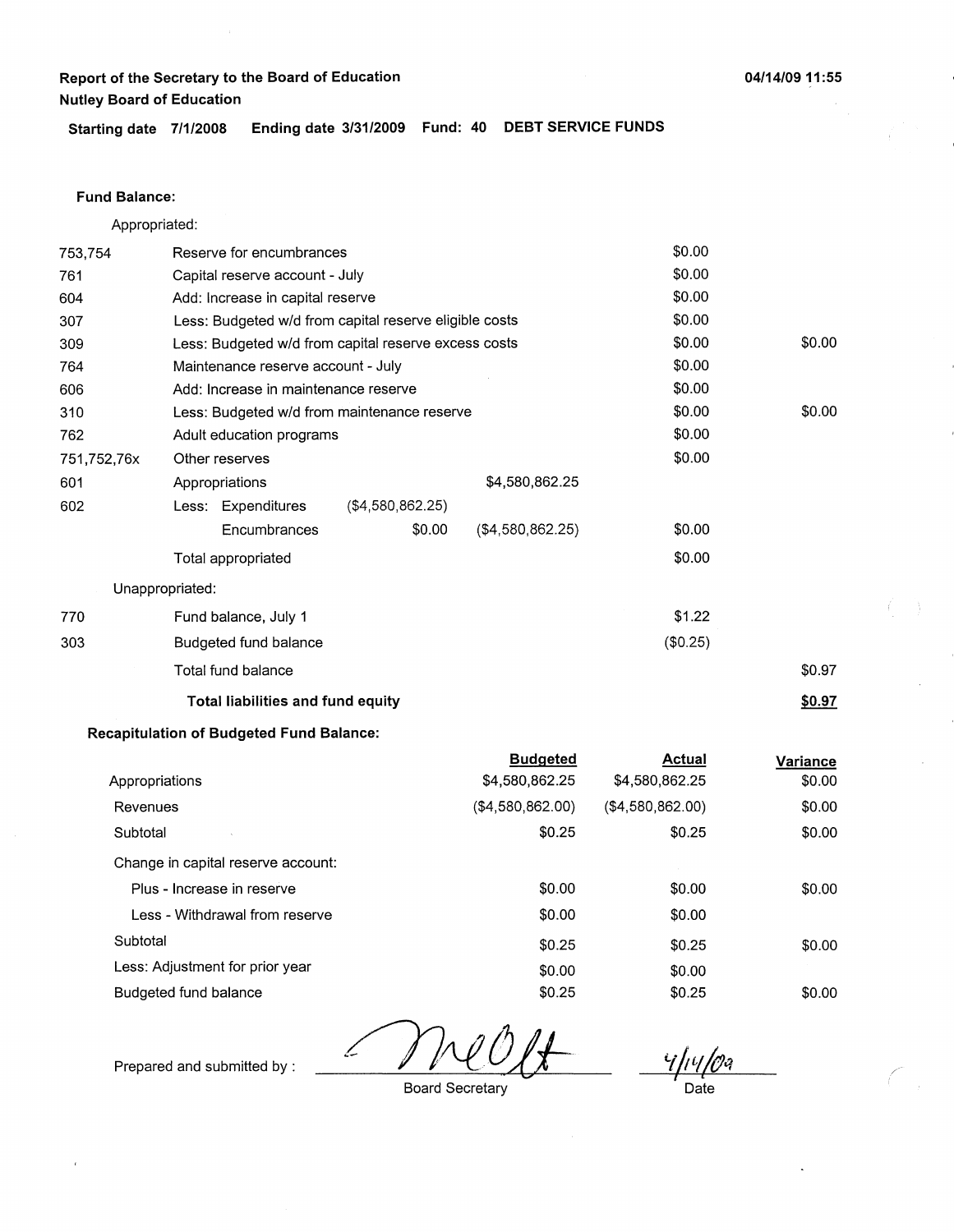**Assets:** 

**Starting date 7/1/2008 Ending date 3/31/2009 Fund: 50 ENTERPRISE FUND** 

#### **Assets and Resources**

|             | <b>Total assets and resources</b>           |                | ( \$535,435.22) |
|-------------|---------------------------------------------|----------------|-----------------|
| 302         | Less revenues                               | (\$609,063.75) | (\$609,063.75)  |
| 301         | <b>Estimated revenues</b>                   | \$0.00         |                 |
|             | <b>Resources:</b>                           |                |                 |
|             | <b>Other Current Assets</b>                 |                | \$20,458.84     |
| 151, 152    | Other (Net of estimated uncollectable of \$ | \$0.00         | \$0.00          |
| 131         | Interfund                                   | \$0.00         |                 |
|             | Loans Receivable:                           |                |                 |
| 153, 154    | Other (net of estimated uncollectable of \$ | \$0.00         | (\$7,297.44)    |
| 143         | Intergovernmental - Other                   | \$0.00         |                 |
| 142         | Intergovernmental - Federal                 | (\$6,725.90)   |                 |
| 141         | Intergovernmental - State                   | (\$571.54)     |                 |
| 132         | Interfund                                   | \$0.00         |                 |
|             | Accounts Receivable:                        |                |                 |
| 121         | Tax levy Receivable                         |                | \$0.00          |
| 117         | Maintenance Reserve Account                 |                | \$0.00          |
| 116         | Capital Reserve Account                     |                | \$0.00          |
| 111         | Investments                                 |                | \$0.00          |
| $102 - 106$ | Cash Equivalents                            |                | \$592.00        |
| 101         | Cash in bank                                |                | \$59,875.13     |
|             |                                             |                |                 |

#### **Liabilities and fund equity**

**Liabilities:** 

|                                            | \$52,724.18              |
|--------------------------------------------|--------------------------|
| Other current liabilities                  | \$52,724.18              |
| Deferred revenues                          | \$0.00                   |
| Loans payable                              | \$0.00                   |
| Contracts payable                          | \$0.00                   |
| Accounts payable                           | \$0.00                   |
| Intergovernmental accounts payable - state | \$0.00                   |
|                                            | <b>Total liabilities</b> |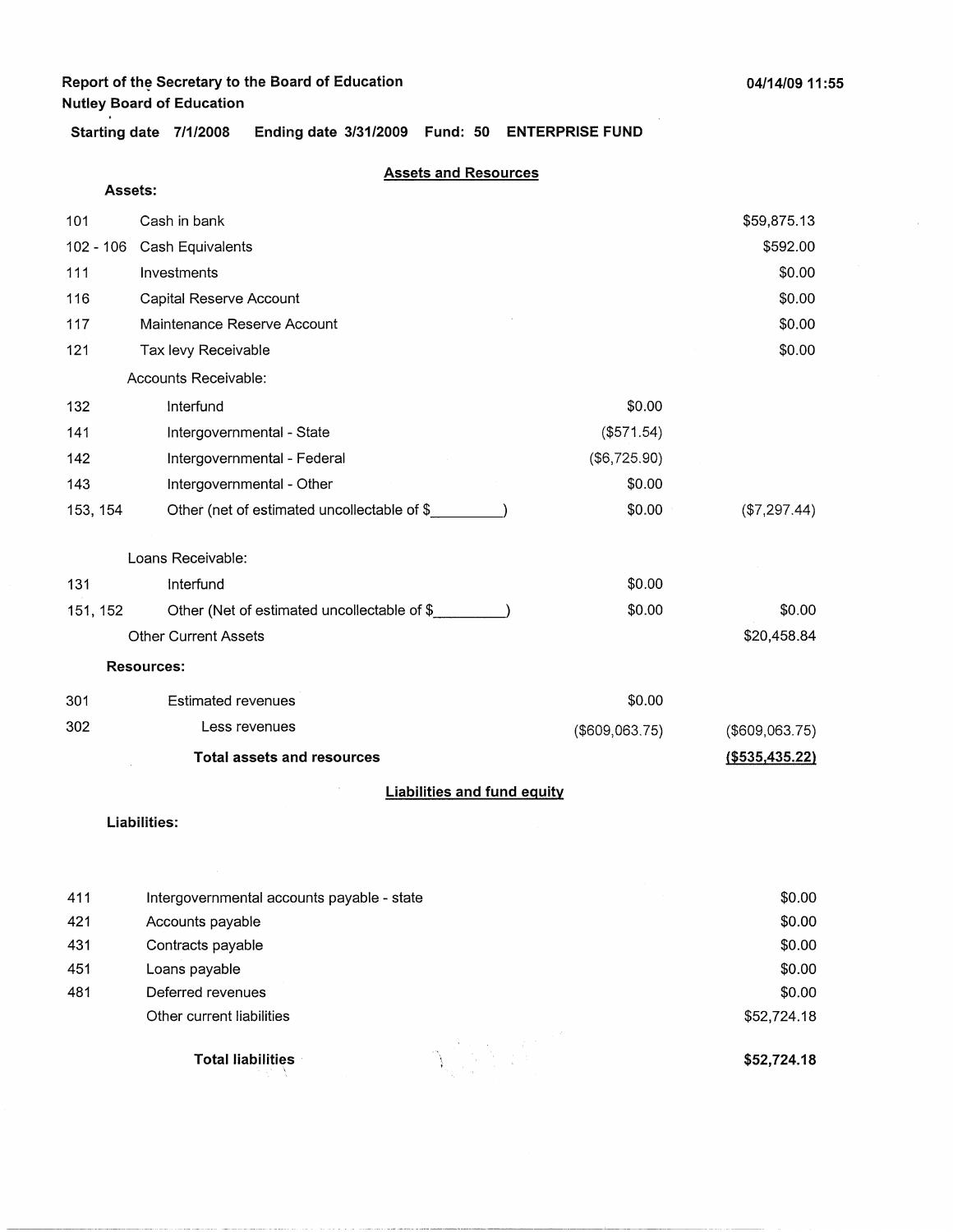**Starting date 7/1/2008 Ending date 3/31/2009 Fund: 50 ENTERPRISE FUND** 

#### **Fund Balance:**

Appropriated:

| 753,754                         | Reserve for encumbrances |                                                 |                                                        |                  | \$366,796.76   |                   |
|---------------------------------|--------------------------|-------------------------------------------------|--------------------------------------------------------|------------------|----------------|-------------------|
| 761                             |                          | Capital reserve account - July                  |                                                        |                  | \$0.00         |                   |
| 604                             |                          | Add: Increase in capital reserve                |                                                        |                  | \$0.00         |                   |
| 307                             |                          |                                                 | Less: Budgeted w/d from capital reserve eligible costs |                  | \$0.00         |                   |
| 309                             |                          |                                                 | Less: Budgeted w/d from capital reserve excess costs   |                  | \$0.00         | \$0.00            |
| 764                             |                          | Maintenance reserve account - July              |                                                        |                  | \$0.00         |                   |
| 606                             |                          | Add: Increase in maintenance reserve            |                                                        |                  | \$0.00         |                   |
| 310                             |                          |                                                 | Less: Budgeted w/d from maintenance reserve            |                  | \$0.00         | \$0.00            |
| 762                             |                          | Adult education programs                        |                                                        |                  | \$0.00         |                   |
| 751,752,76x                     |                          | Other reserves                                  | \$0.00                                                 |                  |                |                   |
| 601                             |                          | Appropriations                                  |                                                        | \$1,087,460.19   |                |                   |
| 602                             |                          | Less: Expenditures                              | (\$595, 124.82)                                        |                  |                |                   |
|                                 |                          | Encumbrances                                    | ( \$366, 796.76)                                       | (\$961,921.58)   | \$125,538.61   |                   |
|                                 |                          | Total appropriated                              |                                                        |                  | \$492,335.37   |                   |
| Unappropriated:                 |                          |                                                 |                                                        |                  |                |                   |
| 770                             |                          | Fund balance, July 1                            |                                                        |                  | (\$16,217.01)  |                   |
| 303                             | Budgeted fund balance    |                                                 |                                                        | (\$1,064,277.76) |                |                   |
|                                 |                          | Total fund balance                              |                                                        |                  |                | (\$588, 159.40)   |
|                                 |                          | Total liabilities and fund equity               |                                                        |                  |                | $($ \$535,435.22) |
|                                 |                          | <b>Recapitulation of Budgeted Fund Balance:</b> |                                                        |                  |                |                   |
|                                 |                          |                                                 |                                                        | <b>Budgeted</b>  | <b>Actual</b>  | Variance          |
| Appropriations                  |                          |                                                 |                                                        | \$1,087,460.19   | \$961,921.58   | \$125,538.61      |
| Revenues                        |                          |                                                 |                                                        | \$0.00           | (\$609,063.75) | \$609,063.75      |
| Subtotal                        |                          |                                                 |                                                        | \$1,087,460.19   | \$352,857.83   | \$734,602.36      |
|                                 |                          | Change in capital reserve account:              |                                                        |                  |                |                   |
|                                 |                          | Plus - Increase in reserve                      |                                                        | \$0.00           | \$0.00         | \$0.00            |
| Less - Withdrawal from reserve  |                          |                                                 |                                                        | \$0.00           | \$0.00         |                   |
| Subtotal                        |                          |                                                 |                                                        | \$1,087,460.19   | \$352,857.83   | \$734,602.36      |
| Less: Adjustment for prior year |                          |                                                 |                                                        | (\$23,182.43)    | (\$23,182.43)  |                   |
| Budgeted fund balance           |                          |                                                 |                                                        | \$1,064,277.76   | \$329,675.40   | \$734,602.36      |

 $4/14/109$ 

Prepared and submitted by :

Board Secretary

**Date** 

04/14/09 11:55

 $\begin{aligned} \mathcal{F}_{\text{max}}^{(1)} & = \frac{1}{2} \mathcal{F}_{\text{max}}^{(1)} \end{aligned}$ 

 $\Delta$ 

 $\mathbf{f}$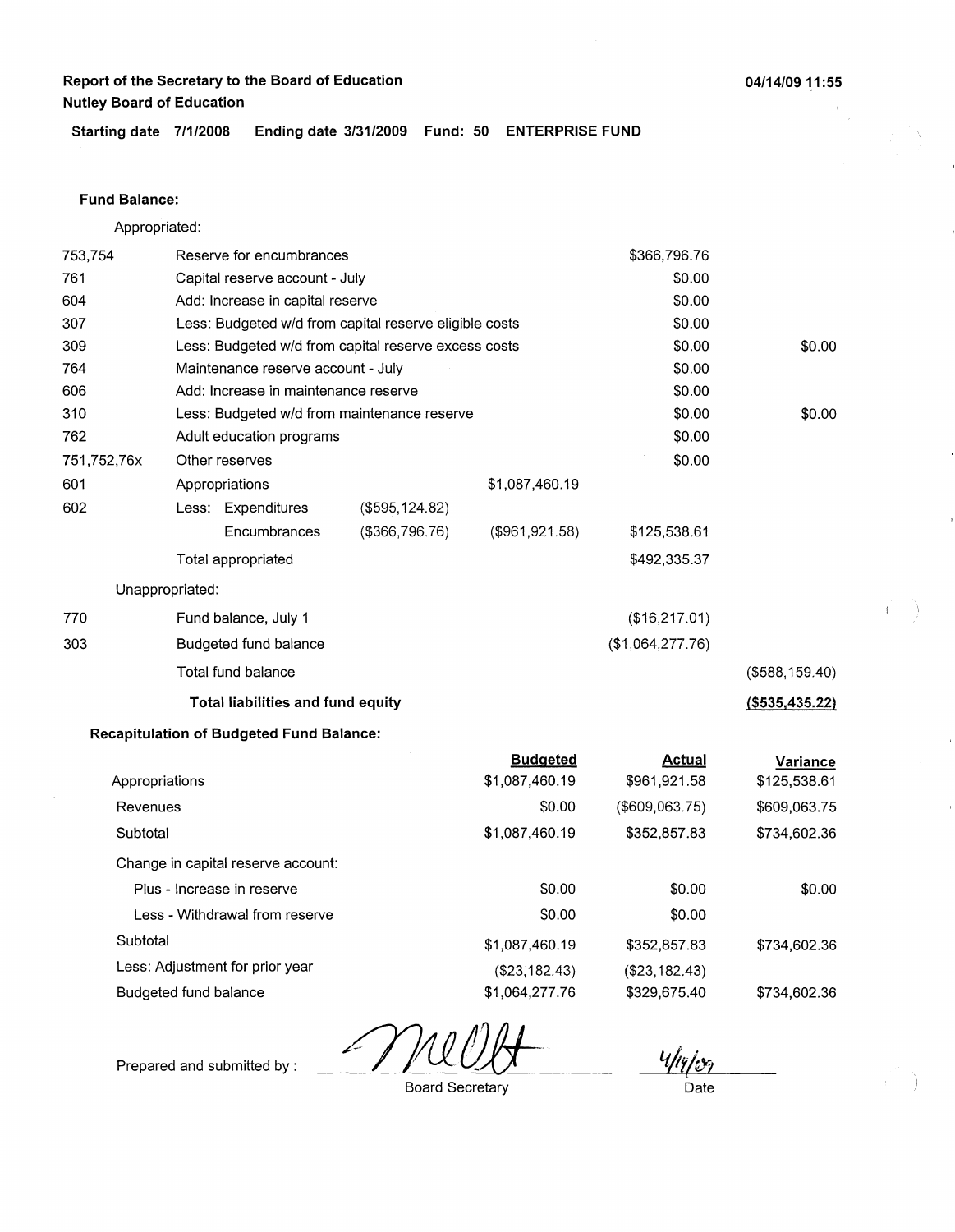# **Report of the Secretary to the Board of Education**

**Nutley Board of Education** . **Starting date 7/1/2008 Ending date 3/31/2009 Fund: 51 SUMMER CAMP** 

### **Assets and Resources**

| Assets:                            |                                             |               |                  |  |  |
|------------------------------------|---------------------------------------------|---------------|------------------|--|--|
| 101                                | Cash in bank                                |               | \$893.27         |  |  |
| $102 - 106$                        | Cash Equivalents                            |               | \$0.00           |  |  |
| 111                                | Investments                                 |               | \$0.00           |  |  |
| 116                                | Capital Reserve Account                     |               | \$0.00           |  |  |
| 117                                | Maintenance Reserve Account                 |               | \$0.00           |  |  |
| 121                                | Tax levy Receivable                         |               | \$0.00           |  |  |
|                                    | Accounts Receivable:                        |               |                  |  |  |
| 132                                | Interfund                                   | \$0.00        |                  |  |  |
| 141                                | Intergovernmental - State                   | \$0.00        |                  |  |  |
| 142                                | Intergovernmental - Federal                 | \$0.00        |                  |  |  |
| 143                                | Intergovernmental - Other                   | \$0.00        |                  |  |  |
| 153, 154                           | Other (net of estimated uncollectable of \$ | \$0.00        | \$0.00           |  |  |
|                                    | Loans Receivable:                           |               |                  |  |  |
| 131                                | Interfund                                   | \$0.00        |                  |  |  |
| 151, 152                           | Other (Net of estimated uncollectable of \$ | \$0.00        | \$0.00           |  |  |
|                                    | <b>Other Current Assets</b>                 |               | \$0.00           |  |  |
|                                    | <b>Resources:</b>                           |               |                  |  |  |
| 301                                | <b>Estimated revenues</b>                   | \$0.00        |                  |  |  |
| 302                                | Less revenues                               | (\$14,805.00) | (\$14,805.00)    |  |  |
|                                    | <b>Total assets and resources</b>           |               | $($ \$13,911.73) |  |  |
| <b>Liabilities and fund equity</b> |                                             |               |                  |  |  |

### **Liabilities:**

 $\alpha$  ,  $\beta$ 

 $\sim$   $\sim$ 

| 411 | Intergovernmental accounts payable - state | \$0.00 |
|-----|--------------------------------------------|--------|
| 421 | Accounts payable                           | \$0.00 |
| 431 | Contracts payable                          | \$0.00 |
| 451 | Loans payable                              | \$0.00 |
| 481 | Deferred revenues                          | \$0.00 |
|     | Other current liabilities                  | \$0.00 |
|     | <b>Total liabilities</b>                   | \$0.00 |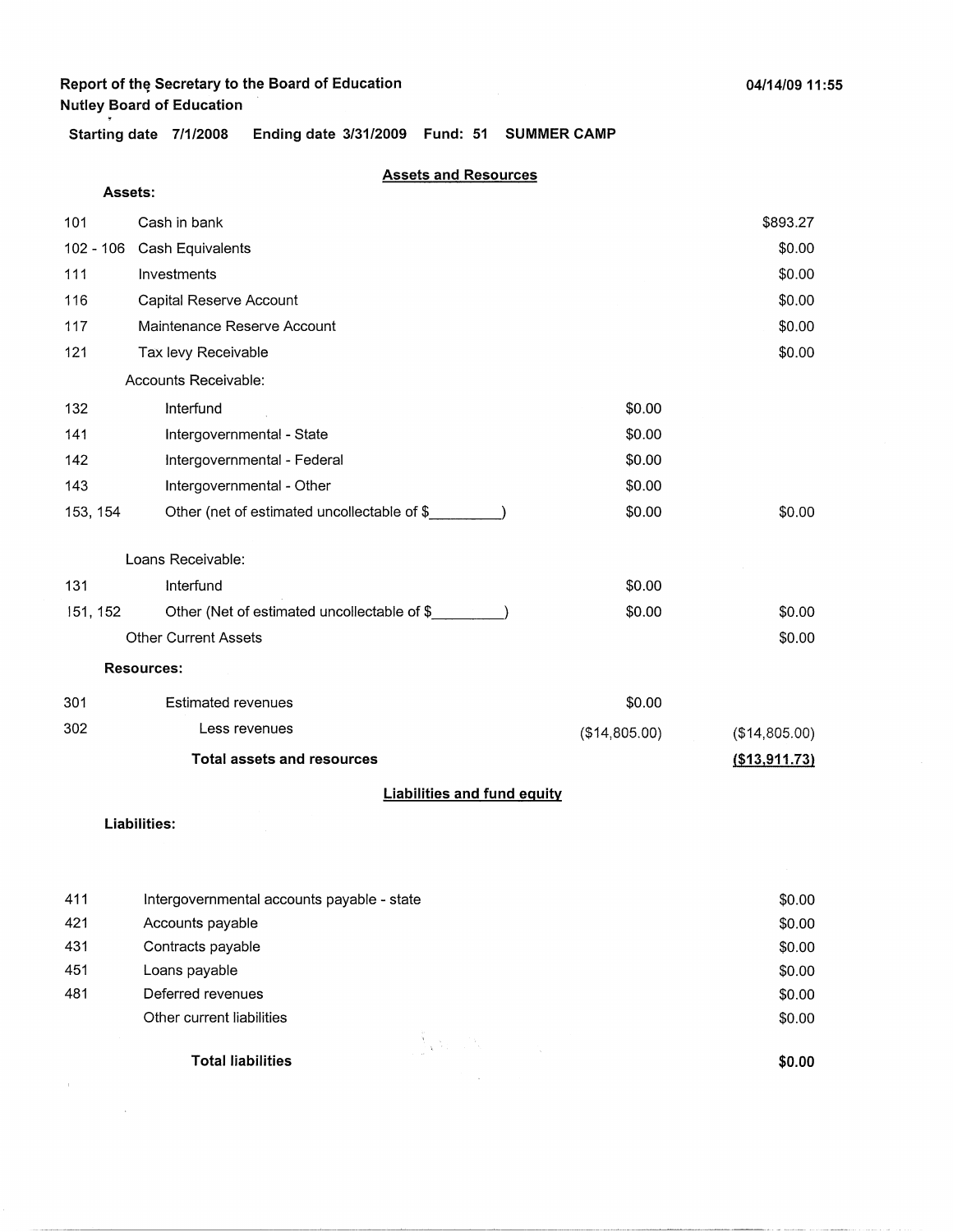**04/14/09 11** : **55** 

**Starting date 7/1/2008 Ending date 3/31/2009 Fund: 51 SUMMER CAMP** 

#### **Fund Balance:**

753,754 761 604 Appropriated: Reserve for encumbrances Capital reserve account - July Add: Increase in capital reserve 307 309 764 Less: Budgeted w/d from capital reserve eligible costs Less: Budgeted w/d from capital reserve excess costs Maintenance reserve account - July 606 Add: Increase in maintenance reserve 310 762 751,752,76x 601 Less: Budgeted w/d from maintenance reserve Adult education programs Other reserves Appropriations 602 770 303 Less: Expenditures (\$14,383.46) **Encumbrances** Total appropriated Unappropriated: Fund balance, July 1 Budgeted fund balance Total fund balance **Total liabilities and fund equity Recapitulation of Budgeted Fund Balance:**  \$0.00 \$14,383.46 (\$14,383.46) \$0.00 \$0.00 \$0.00 \$0.00 \$0.00 \$0.00 \$0.00 \$0.00 \$0.00 \$0.00 \$0.00 \$0.00 \$471.73 (\$14,383.46) \$0.00 \$0.00 (\$13,911.73) **{\$13,911.73)** 

#### Appropriations Revenues **Subtotal** Change in capital reserve account: Plus - Increase in reserve Less - Withdrawal from reserve **Subtotal** Less: Adjustment for prior year Budgeted fund balance **Budgeted**  \$14,383.46 \$0.00 \$14,383.46 \$0.00 \$0.00 \$14,383.46 \$0.00 \$14,383.46 **Actual**  \$14,383.46 (\$14,805.00) (\$421.54) \$0.00 \$0.00 (\$421.54) \$0.00 (\$421.54) **Variance**  \$0.00 \$14,805.00 \$14,805.00 \$0.00 \$14,805.00 \$14,805.00

<u>u pupa</u> Date

Prepared and submitted by :

Board Secretary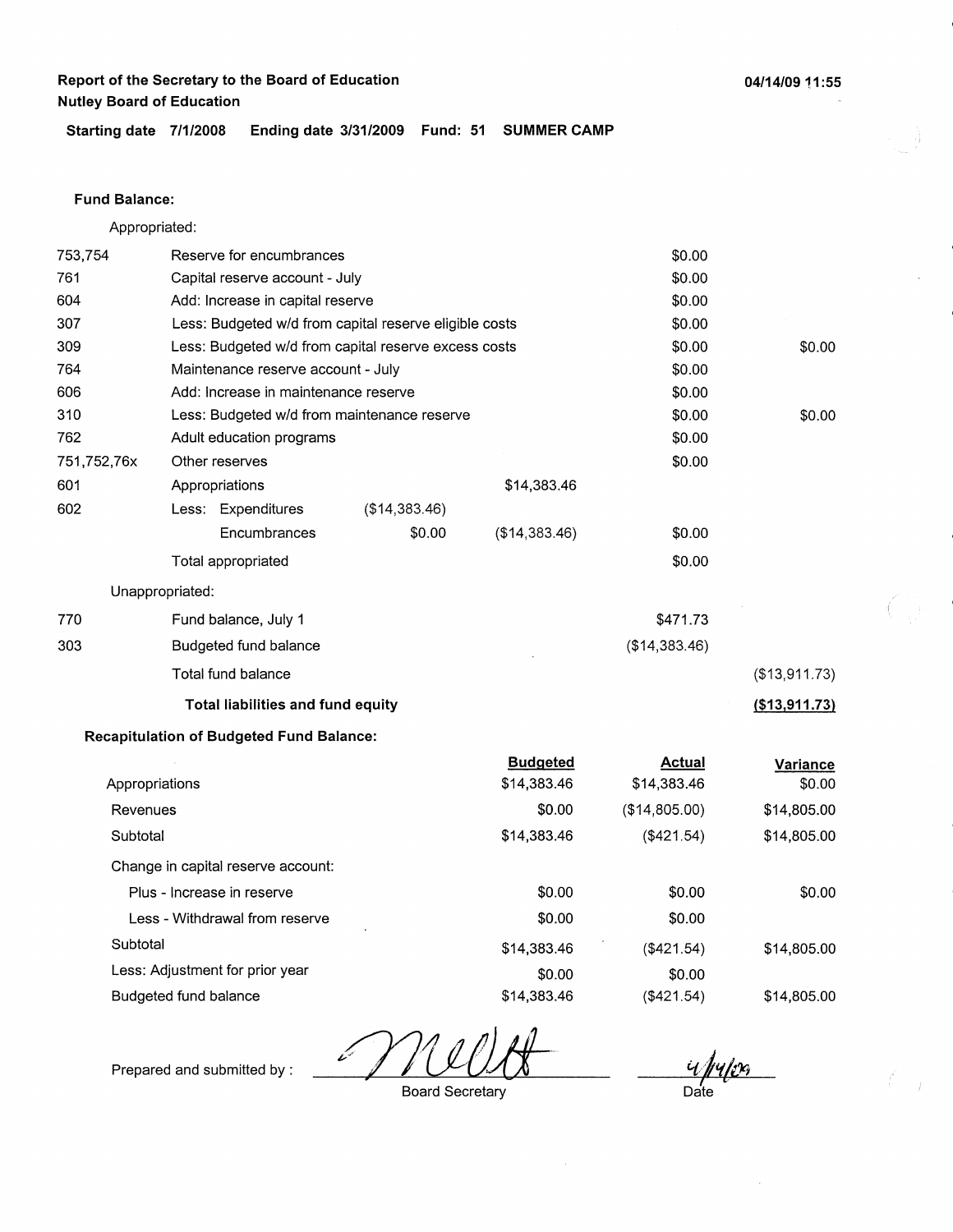**Starting date 7/1/2008 Ending date 3/31/2009 Fund: 55 EXTENDED DAY** 

#### **Assets and Resources**

|             | Assets:                                     |                |                 |
|-------------|---------------------------------------------|----------------|-----------------|
| 101         | Cash in bank                                |                | \$83,753.33     |
| $102 - 106$ | Cash Equivalents                            |                | \$500.00        |
| 111         | Investments                                 |                | \$0.00          |
| 116         | Capital Reserve Account                     |                | \$0.00          |
| 117         | Maintenance Reserve Account                 |                | \$0.00          |
| 121         | Tax levy Receivable                         |                | \$0.00          |
|             | Accounts Receivable:                        |                |                 |
| 132         | Interfund                                   | \$38,836.94    |                 |
| 141         | Intergovernmental - State                   | \$0.00         |                 |
| 142         | Intergovernmental - Federal                 | \$0.00         |                 |
| 143         | Intergovernmental - Other                   | \$0.00         |                 |
| 153, 154    | Other (net of estimated uncollectable of \$ | \$0.00         | \$38,836.94     |
|             |                                             |                |                 |
|             | Loans Receivable:                           |                |                 |
| 131         | Interfund                                   | \$0.00         |                 |
| 151, 152    | Other (Net of estimated uncollectable of \$ | \$0.00         | \$0.00          |
|             | <b>Other Current Assets</b>                 |                | \$0.00          |
|             | <b>Resources:</b>                           |                |                 |
| 301         | <b>Estimated revenues</b>                   | \$0.00         |                 |
| 302         | Less revenues                               | (\$487,172.19) | (\$487,172.19)  |
|             | <b>Total assets and resources</b>           |                | ( \$364,081.92) |
|             | <b>Liabilities and fund equity</b>          |                |                 |
|             | Liabilities:                                |                |                 |
|             |                                             |                |                 |
|             |                                             |                |                 |
| 411         | Intergovernmental accounts payable - state  |                | \$0.00          |
| 421         | Accounts payable                            |                | \$0.00          |
| 431         | Contracts payable                           |                | \$0.00          |
| 451         | Loans payable                               |                | \$0.00          |
| 481         | Deferred revenues                           |                | \$0.00          |
|             | Other current liabilities                   |                | \$249.055.19    |

**Total liabilities** 

Ì.

그리 말이

**\$249,055.19** 

\$249,055.19